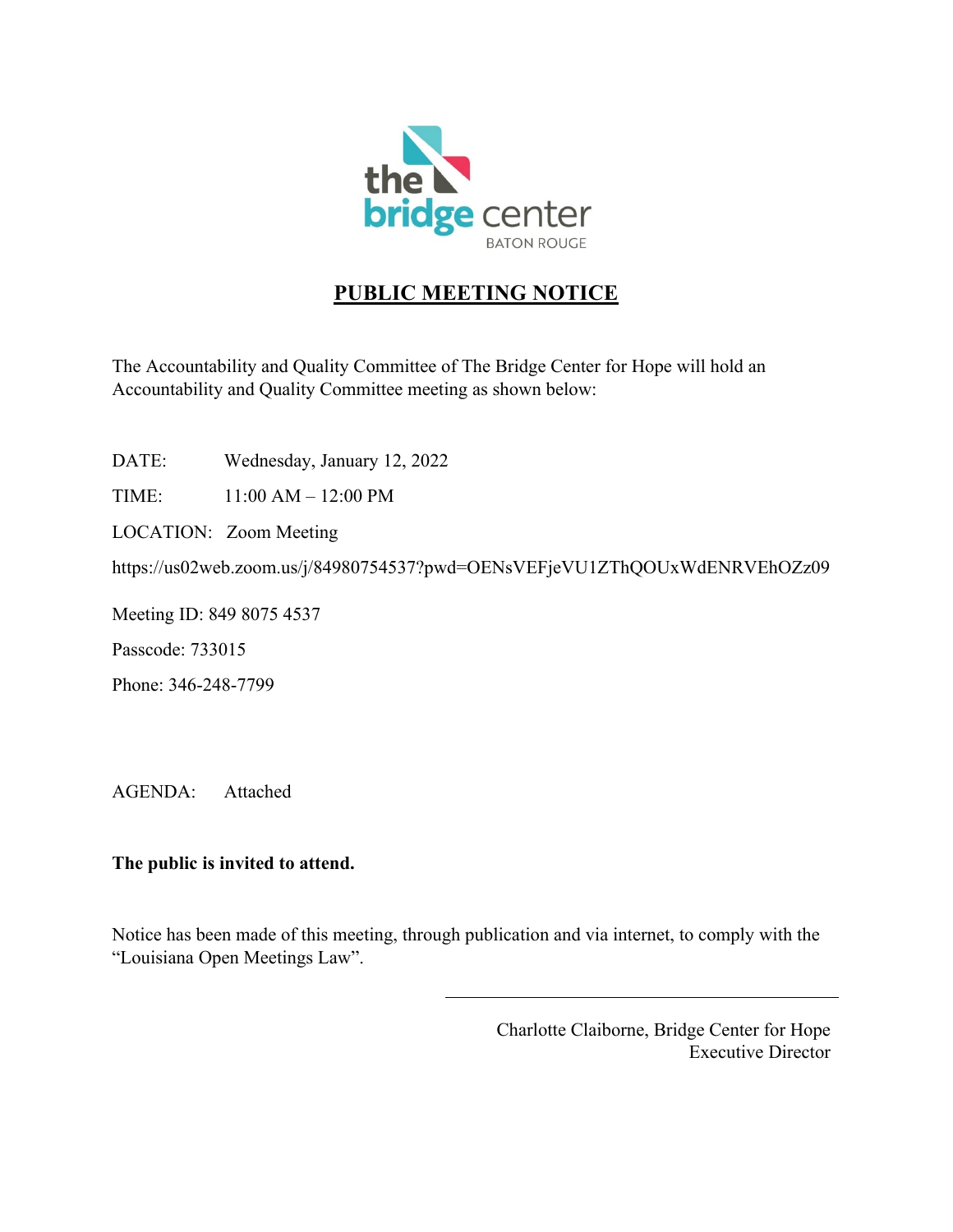

# ACCOUNTABILITY AND QUALITY COMMITTEE MEETING

JANUARY 12, 2022 11:00 AM – 12:00 PM Zoom Meeting https://us02web.zoom.us/j/84980754537?pwd=OENsVEFjeVU1ZThQOUxWdENRVEhOZz09 Meeting ID: 849 8075 4537 Passcode: 733015 Phone: 346-248-7799

## AGENDA

| I.   | <b>CALL MEETING TO ORDER</b>                                                                                                                               | Dr. Jan Laughinghouse |
|------|------------------------------------------------------------------------------------------------------------------------------------------------------------|-----------------------|
| Π.   | PUBLIC COMMENT ON AGENDA ITEMS                                                                                                                             | Dr. Jan Laughinghouse |
| III. | ACCOUNTABILITY AND QUALITY COMMITTEE<br>A. For Action: Approval of Minutes for the Accountability and<br>Quality Committee meeting held September 17, 2021 | Dr. Jan Laughinghouse |
| IV.  | <b>REPORTS</b><br>A. For Discussion: Provider Monthly Outcome Performance Report<br>B. For Discussion: Annual Report                                       | Charlotte Claiborne   |
| V.   | UNFINISHED BUSINESS                                                                                                                                        | Dr. Jan Laughinghouse |
| VI.  | <b>NEW BUSINESS</b>                                                                                                                                        | Dr. Jan Laughinghouse |
| VII. | <b>ADJOURN</b>                                                                                                                                             | Dr. Jan Laughinghouse |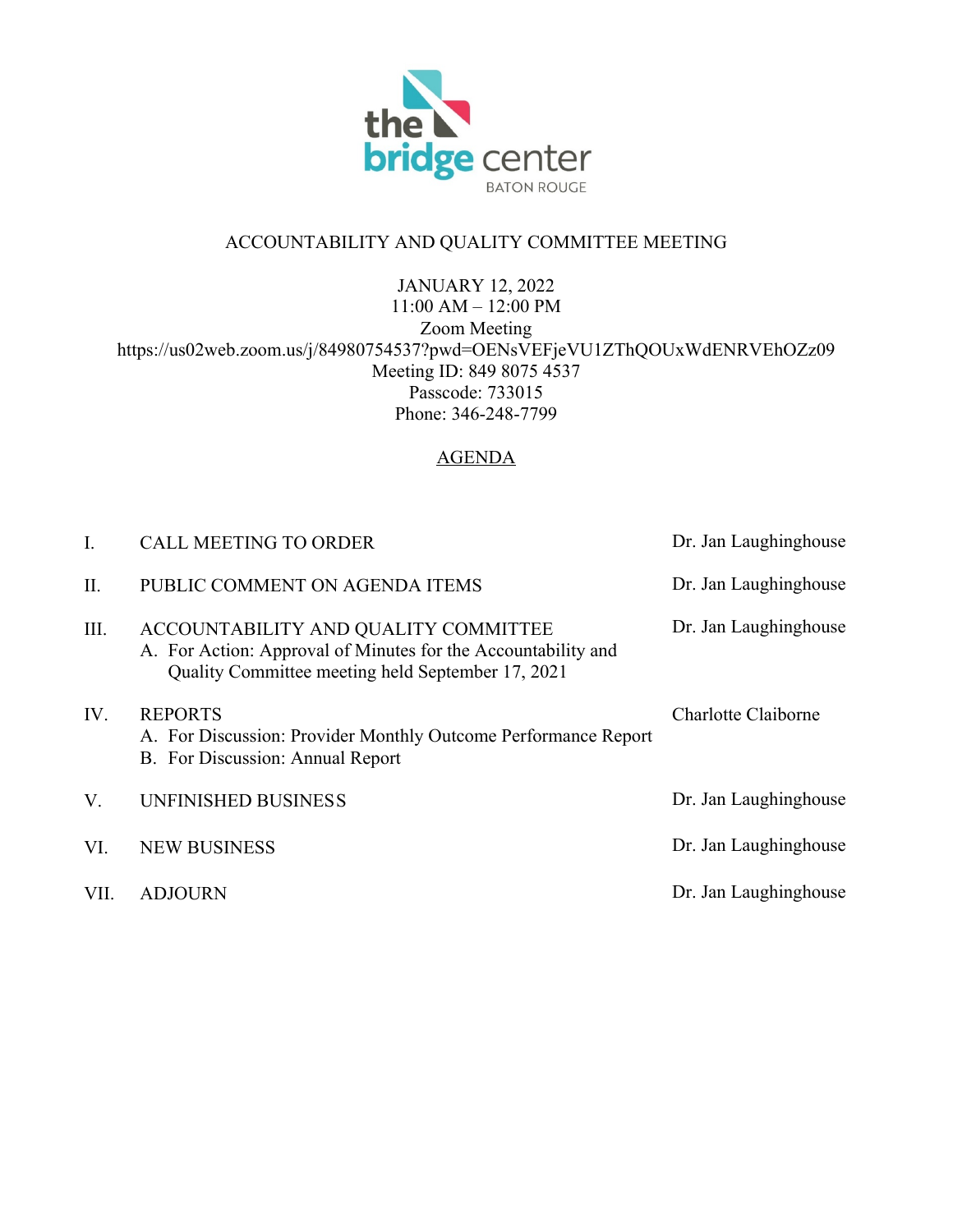# **THE BRIDGE CENTER FOR HOPE, INC'S CERTIFICATION PURSUANT TO GUBERNATORIAL PROCLAMATION JBE 2020-30**

**WHEREAS**, on March 11, 2020, the Governor of the State of Louisiana declared a Public Health Emergency due to the threat posed to public safety by the COVID-19 outbreak;

**WHEREAS**, on March 16, 2020, the Governor issued Proclamation JBE 2020-30, entitled Additional Measures for COVID-19 Public Health Emergency;

**WHEREAS**, the purpose of Proclamation JBE 2020-30 was to provide, in part, for additional measures to help combat the spread of COVID-19;

**WHEREAS**, Section Four of Proclamation JBE 2020-30 authorized attendance at public meetings via teleconference or video conference during the pendency of the emergency;

**WHEREAS**, Section Four of Proclamation JBE 2020-30 further mandated that, before invoking the authority of Section Four, a public entity is required to certify that it would be unable to operate due to quorum requirements;

**WHEREAS**, The Bridge Center for Hope, Inc. needs to conduct essential business;

**WHEREAS**, due to health and safety concerns and in order to comply with COVID-19 restrictions, The Bridge Center for Hope, Inc. is unable to obtain a quorum of the members to attend an in-person meeting; and

**WHEREAS**, The Bridge Center for Hope, Inc., therefore, needs to implement the authorization in Section Four of Proclamation JBE 2020-30;

**NOW THEREFORE**, pursuant to the authority contained in Proclamation JBE 2020-30, The Bridge Center for Hope, Inc. hereby certifies on this 11<sup>th</sup> day January 2022, that it is unable to obtain an in-person quorum for its Accountability and Quaility Committee meeting scheduled for January 12, due to the threat of COVID-19, and that, therefore, one or more of its members may participate in such meeting via teleconference or video conference. Additionally, all efforts will be made to provide for observation and input by members of the public. The meeting may be accessed at Zoom Meeting

https://us02web.zoom.us/j/84980754537?pwd=OENsVEFjeVU1ZThQOUxWdENRVEhOZz09 Meeting ID: 849 8075 4537; Passcode:733015; Phone 346-248-7799

Pat Sutu

Patrick Seiter, Board Chair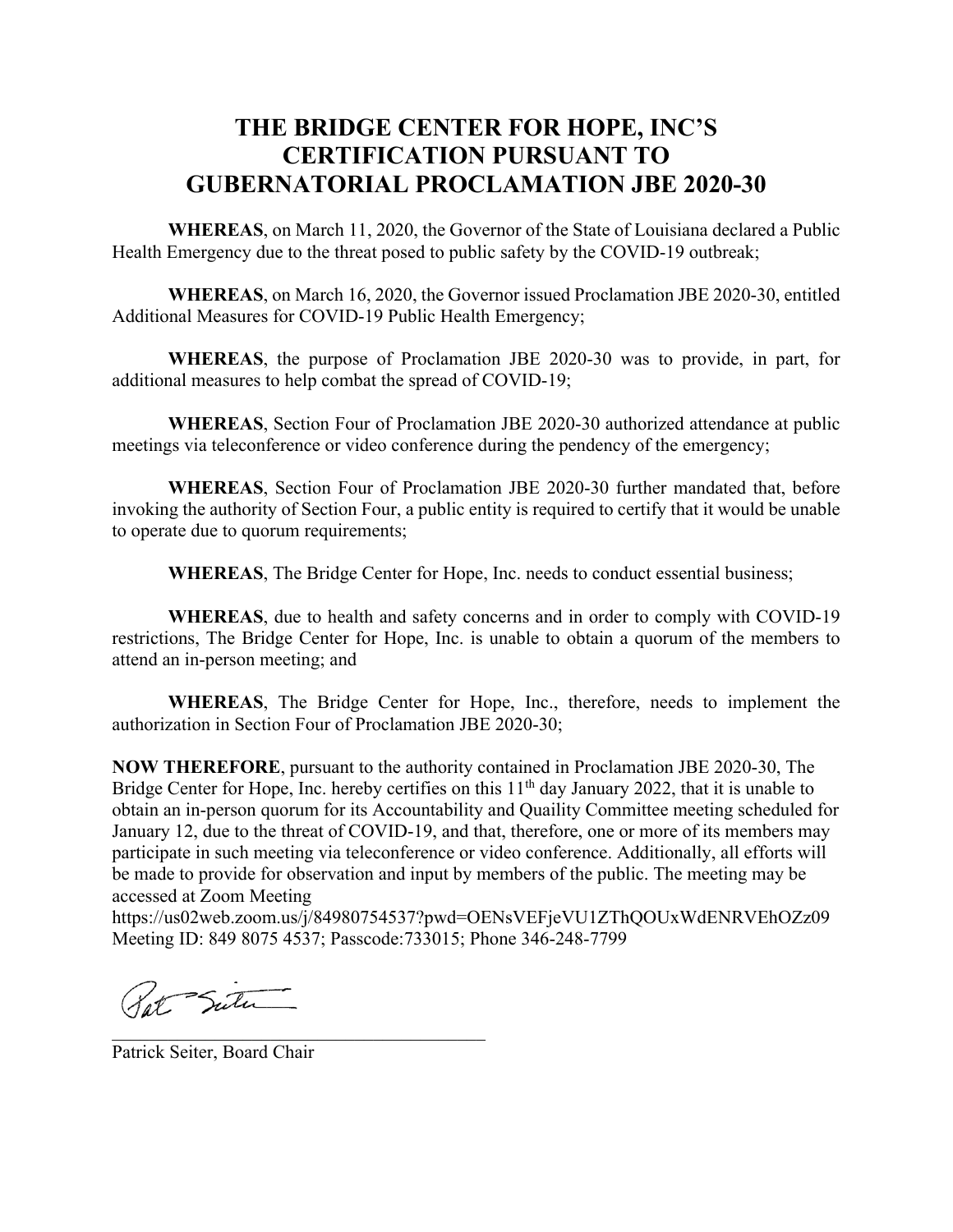

# ACCOUNTABILITY AND QUALITY COMMITTEE MEETING

SEPTEMBER 17, 2021 10:00 AM – 11:00 AM Zoom Meeting https://us02web.zoom.us/j/82751529927?pwd=RGVoT3dCaUJ1d09rTFdkditsRW8vdz09 Meeting ID: 827 5152 9927 Passcode: 376705 Phone: 346-248-7799

## MINUTES

### I. CALL MEETING TO ORDER

The meeting was called to order at 10:11 AM. Accountability and Quality Committee members attending virtually were Dr. Jan Laughinghouse, Christine Nichols, Dr. Kathleen Crapanzano.

Also attending were Charlotte Claiborne from the Bridge Center for Hope, Lysha Best, and Joy Brunson-Nsubuga from RI International.

#### II. PUBLIC COMMENT ON AGENDA ITEMS

Dr. Laughinghouse asked if any member of the public would like to comment. After hearing no request for comment, Dr. Laughinghouse proceeded to the agenda as written.

#### III. ACCOUNTABILITY AND QUALITY COMMITTEE

A. For Action: Approval of Minutes for the Accountability and Quality Committee meeting held July 9, 2021

Dr. Laughinghouse reviewed the Accountability and Quality Committee meeting minutes held on July 9, 2021. On a motion by Dr. Laughinghouse and a second by Christine Nichols, the Accountability and Quality Committee unanimously approved the Accountability and Quality Committee meeting minutes held on July 9, 2021

#### IV. REPORTS

A. For Discussion: Provider Monthly Outcome Performance Report

Dr. Laughinghouse reviewed the monthly stats from the Provider Monthly Outcome Monthly Performance report citing that there were 283 presentations, 270 admits for August. Dr. Laughinghouse also reported that 131 entered the facility directly, and first responders escorted 139. Baton Rouge Police accompanied Fifty-four percent Department, 24% by East Baton Rouge Parish Sheriff's office, and 20% by EMS.